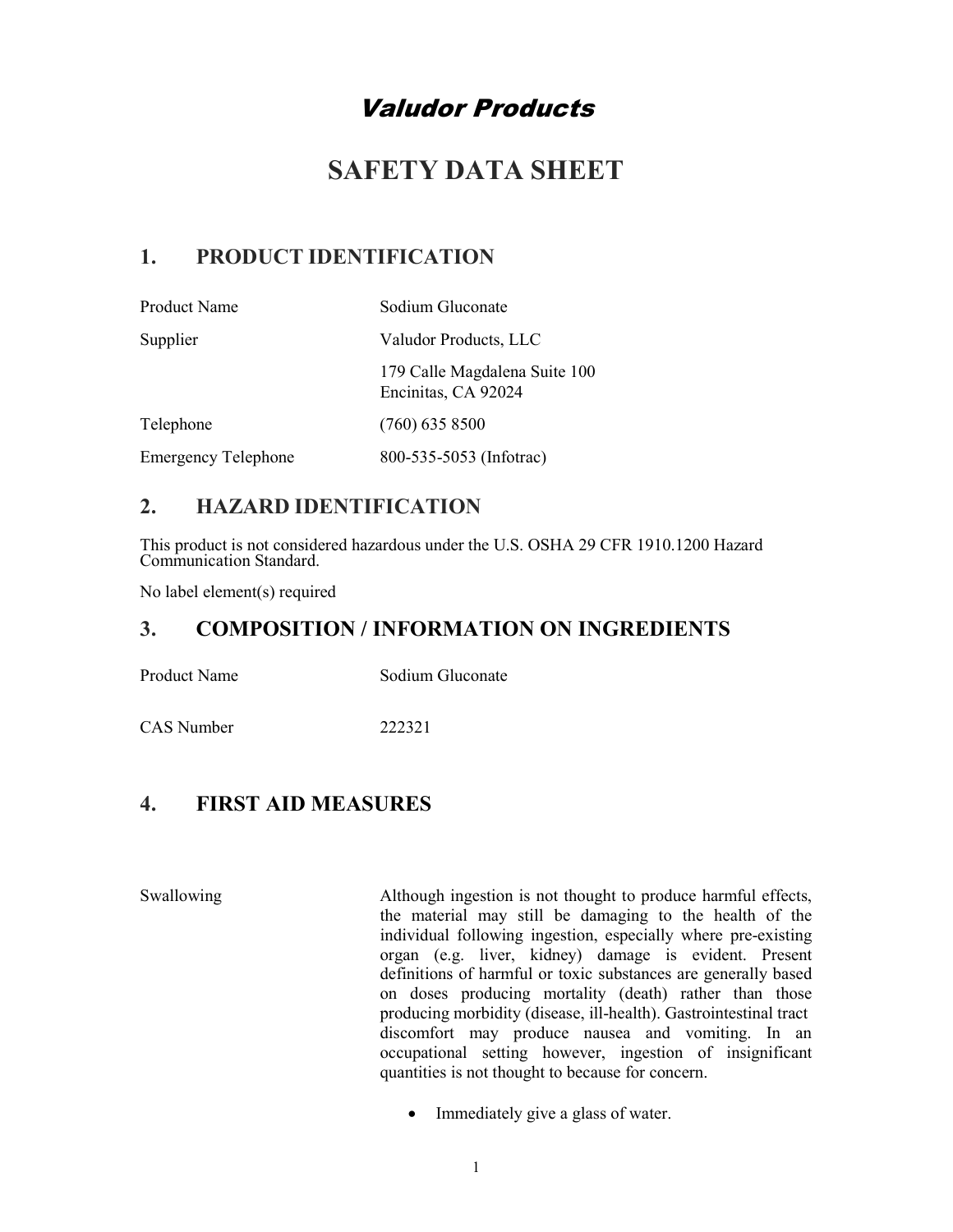First aid is not generally required. If in doubt, contact a Poisons Information Center or a doctor.

Skin The material is not thought to produce adverse health effects or skin irritation following contact (as classified using animal models).Nevertheless, good hygiene practice requires that exposure be kept to a minimum and that suitable gloves be used in an occupational setting.

- Flush skin and hair with running water (and soap if available).
- Seek medical attention in event of irritation.

Eyes Although the material is not thought to be an irritant, direct contact with the eye may cause transient discomfort characterized by tearing or conjunctival redness (as with windburn). Slight abrasive damage may also result. The material may produce foreign body irritation in certain individuals.

- Wash out immediately with water.
- If irritation continues, seek medical attention.
- Removal of contact lenses after an eye injury should only be undertaken by skilled personnel.

Inhalation The material is not thought to produce adverse health effects or irritation of the respiratory tract (as classified using animal models).Nevertheless, good hygiene practice requires that exposure be kept to a minimum and that suitable control measures be used in an occupational setting.

> Persons with impaired respiratory function, airway diseases and conditions such as emphysema or chronic bronchitis, may incur further disability if excessive concentrations of particulate are inhaled. Not normally a hazard due to nonvolatile nature of product.

- If fumes or combustion products are inhaled remove from contaminated area.
- Other measures are usually unnecessary.

## 5. FIRE-FIGHTING MEASURES

| Vapor Pressure (mmHG):          | Not applicable   |
|---------------------------------|------------------|
| Upper Explosive Limit $(\%):$   | Not available.   |
| Specific Gravity (water=1):     | $0.8 - 1.0$ bulk |
| Lower Explosive Limit $(\% )$ : | Not available.   |

Extinguishing Media

- Water spray or fog.
	- Foam.
	- Dry chemical powder.
	- BCF (where regulations permit).
	- Carbon dioxide.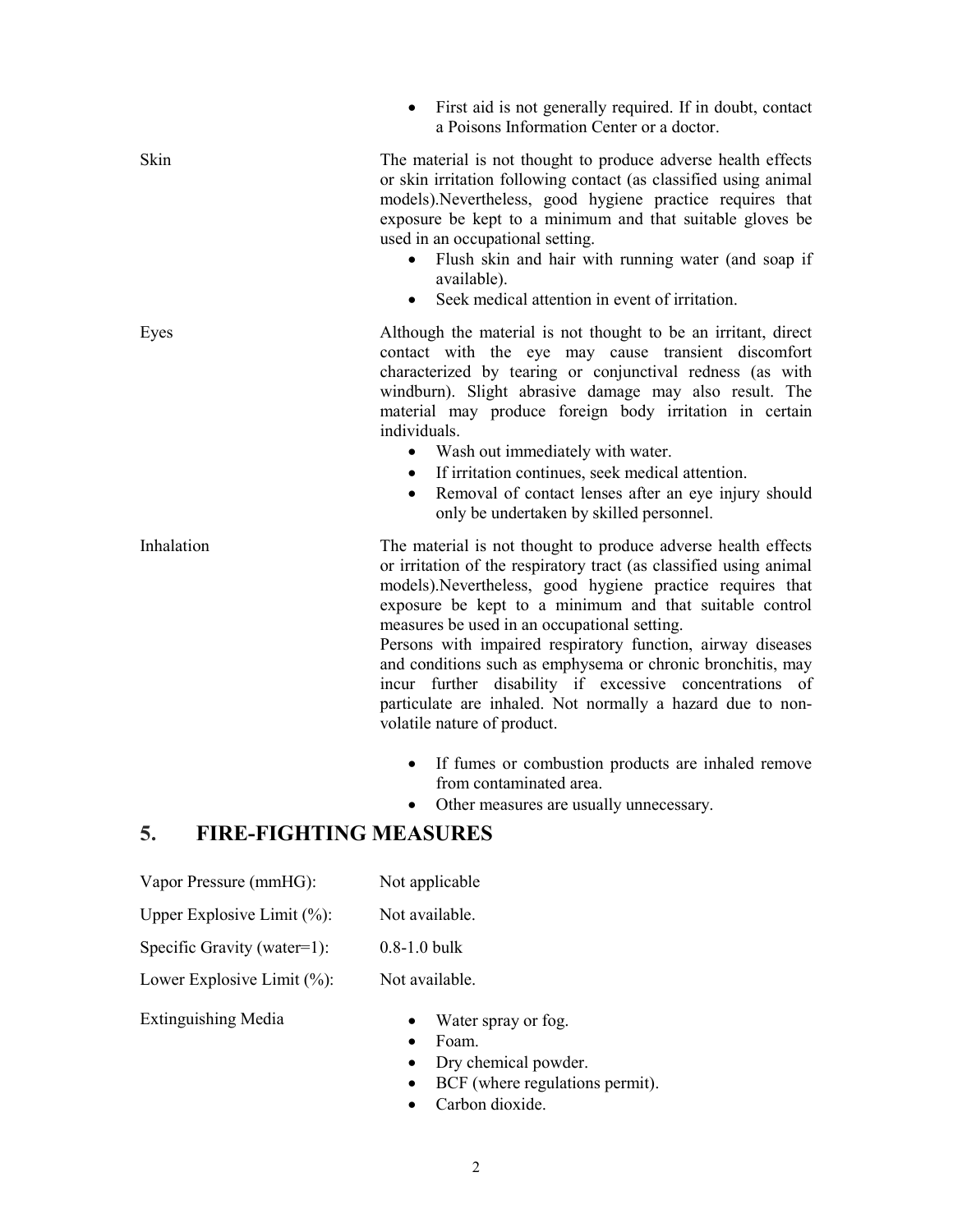Fire Fighting

- Alert Emergency Responders and tell them location and nature of hazard.
- Wear breathing apparatus plus protective gloves.
- Prevent, by any means available, spillage from entering drains or water course.
- Use water delivered as a fine spray to control fire and cool adjacent area.
- DO NOT approach containers suspected to be hot.
- Cool fire exposed containers with water spray from a protected location.
- If safe to do so, remove containers from path of fire.
- Equipment should be thoroughly decontaminated after use.
- Combustible solid which burns but propagates flame with difficulty.
- Avoid generating dust, particularly clouds of dust in a confined or unventilated space as dusts may form an explosive mixture with air, and any source of ignition, i.e. flame or spark, will cause fire or explosion. Dust clouds generated by the fine grinding of the solid are a particular hazard; accumulations of fine dust may burn rapidly and fiercely if ignited.
- Dry dust can be charged electrostatically by turbulence, pneumatic transport, pouring, in exhaust ducts and during transport.
- Build-up of electrostatic charge may be prevented by bonding and grounding.
- Powder handling equipment such as dust collectors, dryers and mills may require additional protection measures such as explosion venting.

Combustion products include: carbon monoxide (CO), carbon dioxide (CO2), other pyrolysis products typical of burning organic material.

Avoid contamination with oxidizing agents i.e. nitrates, oxidizing acids, chlorine bleaches, pool chlorine etc. as ignition may result

## 6. ACCIDENTAL RELEASE MEASURES

Fire Incompatibility

Minor Spills Clean up all spills immediately. Avoid contact with skin and eyes. Wear impervious gloves and safety glasses. Use dry clean up procedures and avoid generating dust. Sweep up or vacuum up (consider explosion-proof machines designed to be grounded during storage and use). Place spilled material in clean, dry, sealable, labeled container.

General fire Hazards/Hazardous Combustible Products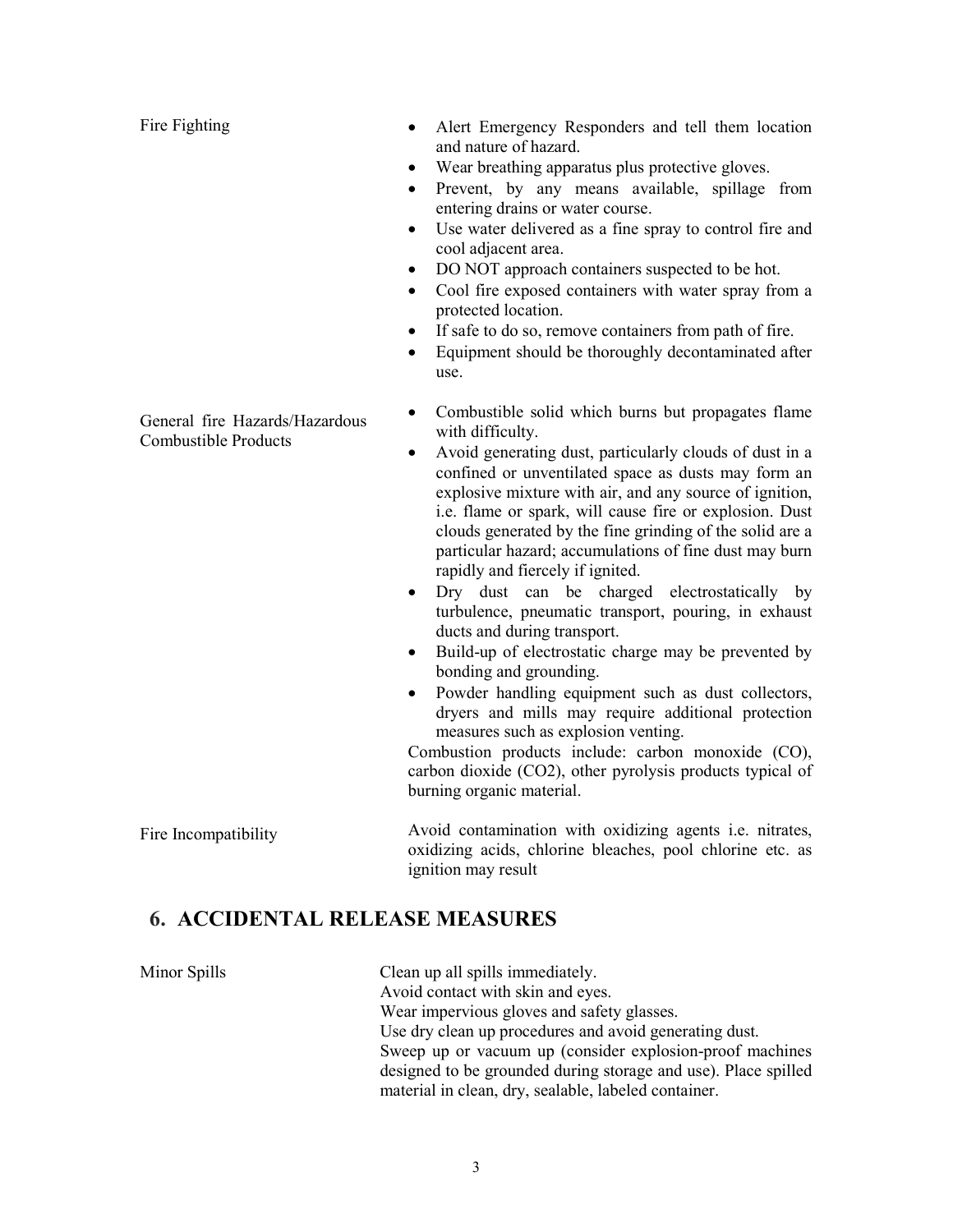Major Spills Clear area of personnel and move upwind.

 Alert Emergency Responders and tell them location and nature of hazard.

 Control personal contact by using protective equipment and dust respirator.

Prevent spillage from entering drains, sewers or water courses.

Avoid generating dust.

Sweep, shovel up.

Recover product wherever possible.

 Put residues in labeled plastic bags or other containers for disposal.

 If contamination of drains or waterways occurs, advise emergency services.

## 7. HANDLING AND STORAGE

- Lined metal can, Lined metal pail/drum
- Plastic pail
- Polyliner drum
- Packing as recommended by manufacturer.
- Check all containers are clearly labeled and free from leaks.
- Store in original containers.
- Keep containers securely sealed.
- Store in a cool, dry, well-ventilated area.
- Store away from incompatible materials and foodstuff containers.
- Protect containers against physical damage and check regularly for leaks.
- Observe manufacturer's storing and handling recommendations.

## 8. EXPOSURE CONTROLS / PERSONAL PROTECTION

Personal Protective Equipment Hands/Feet

Suitability and durability of glove type is dependent on usage. Important factors in the selection of gloves include: such as:

- frequency and duration of contact,
- chemical resistance of glove material,
- glove thickness and
- dexterity

Select gloves tested to a relevant standard (e.g. Europe EN 374, US F739).

- When prolonged or frequently repeated contact may occur, a glove with a protection class of 5 or higher (breakthrough time greater than
- 240 minutes according to EN 374) is recommended.
- When only brief contact is expected, a glove with a protection class of 3 or higher (breakthrough time greater than 60 minutes according to EN 374) is recommended.
- Contaminated gloves should be replaced.

Gloves must only be worn on clean hands. After using gloves, hands should be washed and dried thoroughly. Application of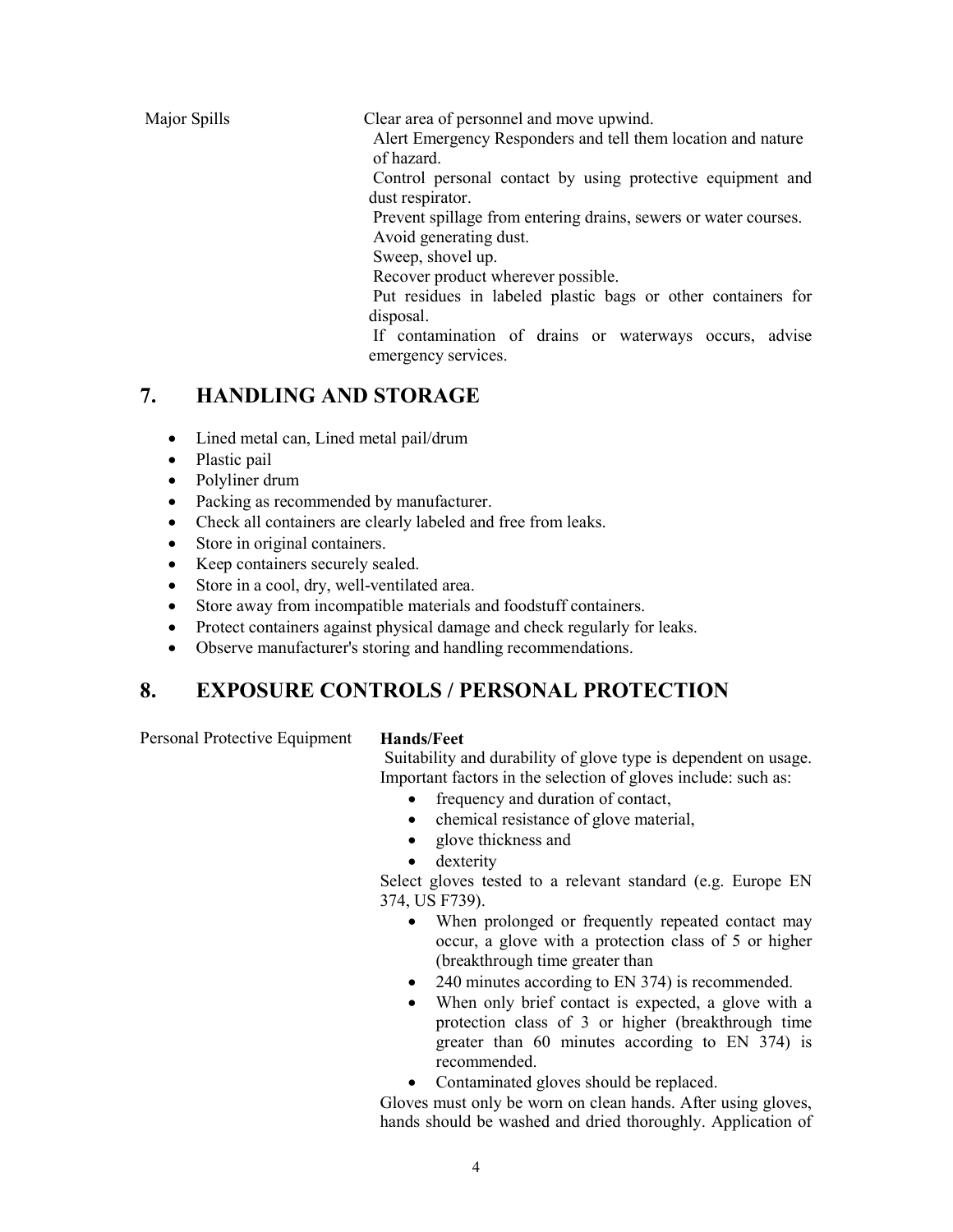a non-perfumed moisturizer is recommended.

Experience indicates that the following polymers are suitable as glove materials for protection against undissolved, dry solids, where abrasive particles are not present.

- polychloroprene
- nitrile rubber
- butyl rubber
- fluorocaoutchouc
- polyvinyl chloride

Gloves should be examined for wear and/ or degradation constantly.

#### Eye Protection:

- Safety glasses with side shields
- Chemical goggles.
- Contact lenses pose a special hazard; soft lenses may absorb irritants and all lenses concentrate them.
- Engineering Controls **•** Local exhaust ventilation is required where solids are handled as powders or crystals; even when particulates are relatively large, a certain proportion will be powered by mutual friction.
	- Exhaust ventilation should be designed to prevent accumulation and recirculation of particulates in the workplace.
	- If in spite of local exhaust an adverse concentration of the substance in air could occur, respiratory protection should be considered. Such protection might consist of:

(a): particle dust respirators, if necessary, combined with an absorption cartridge;

(b): filter respirators with absorption cartridge or canister of the right type;

(c): fresh-air hoods or masks

- Build-up of electrostatic charge on the dust particle, may be prevented by bonding and grounding.
- Powder handling equipment such as dust collectors, dryers and mills may require additional protection measures such as explosion venting.

Air contaminants generated in the workplace possess varying "escape" velocities which, in turn, determine the "capture velocities" of fresh circulating air required to efficiently remove the contaminant.

### 9. PHYSICAL PROPERTIES

### Appearance Solid.

Mixes with water. White to yellowish almost odorless crystals with a slightly sweet odor; mixes with water, soluble 59 g/100 g. Sparingly soluble in alcohol and insoluble in ether. FAO/ WHO Acceptable Daily Intake 50 mg/kg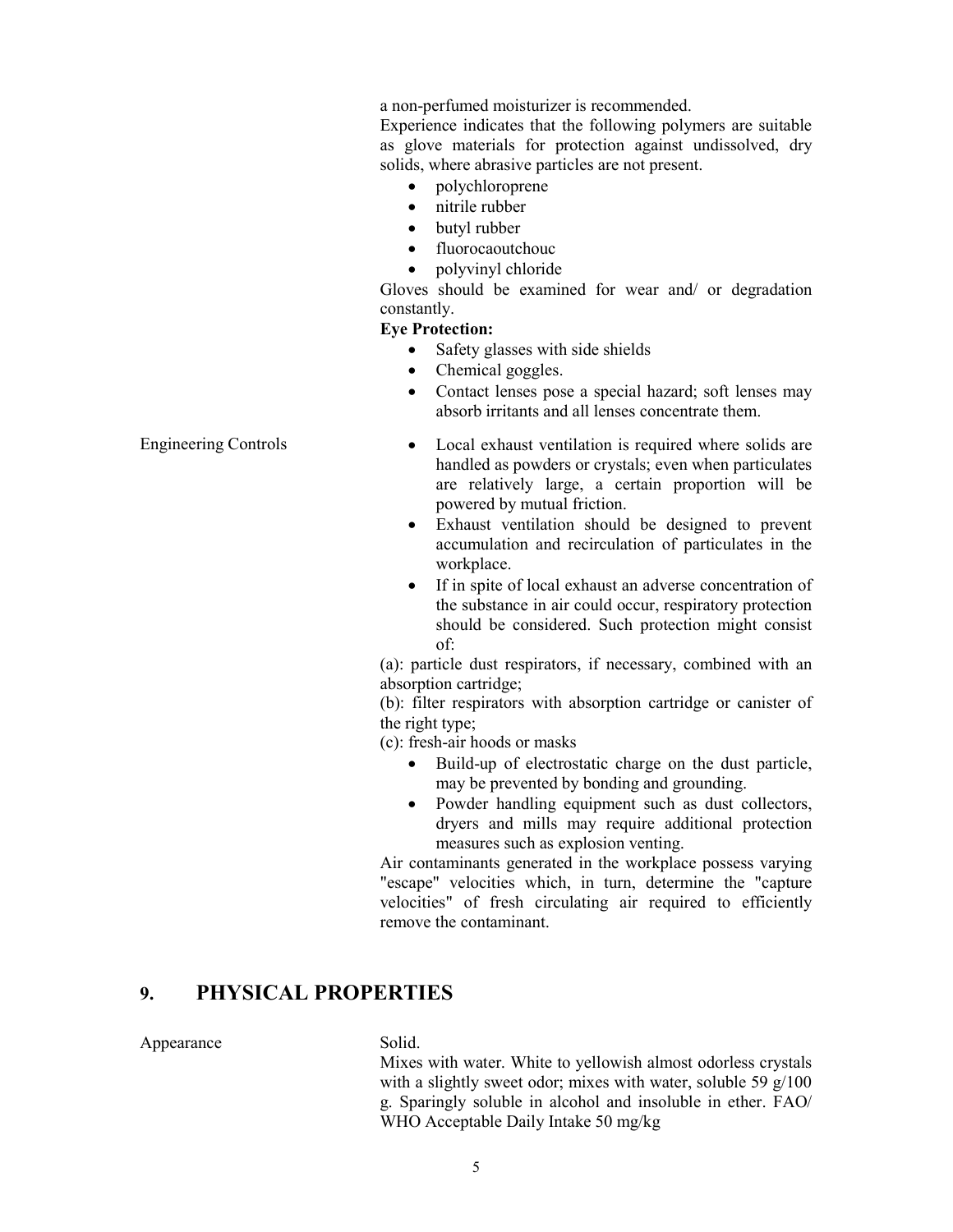## 10. STABILITY AND REACTIVITY

| Conditions<br>Instability |  | Contributing To Product is considered stable and hazardous polymerization<br>will not occur.                                                                                   |
|---------------------------|--|--------------------------------------------------------------------------------------------------------------------------------------------------------------------------------|
| Storage Incompatibility   |  | Avoid contamination of water, foodstuffs, feed or seed.<br>Avoid reaction with oxidizing agents.<br>For incompatible materials - refer to Section 7 - Handling and<br>Storage. |

## 11. TOXICOLOGICAL INFORMATION

Toxicity And Irritation Unless otherwise specified data extracted from RTECS - Register of Toxic Effects of Chemical Substances

Intravenous (Rabbit) LD: 7630 mg/kg

Oral (Rat) LD50: >2000 mg/kg \*

PMP MSDS

## 12. ECOLOGICAL INFORMATION

Refer to data for ingredients, which follows: SODIUM GLUCONATE: Ecotoxicity: Fish LC50 996 h): >1000 mg/l Fish Chronic value (ChV) >100 mg/l Daphnia LC50 (48 h): >1000 mg/l Daphnia Chronic value ChV >100 mg/l Algae Chronic valye ChV >100 mg/l No bioconcentration in aquatic organisms and rapid biodegradation/ disappearance in the environment: 40% in 5 days

## 13. DISPOSAL CONSIDERATIONS

All waste must be handled in accordance with local, state and federal regulations.

Legislation addressing waste disposal requirements may differ by country, state and/ or territory. Each user must refer to laws operating in their area. In some areas, certain wastes must be tracked.

A Hierarchy of Controls seems to be common - the user should investigate:

- Reduction
- Reuse
- Recycling
- Disposal (if all else fails)